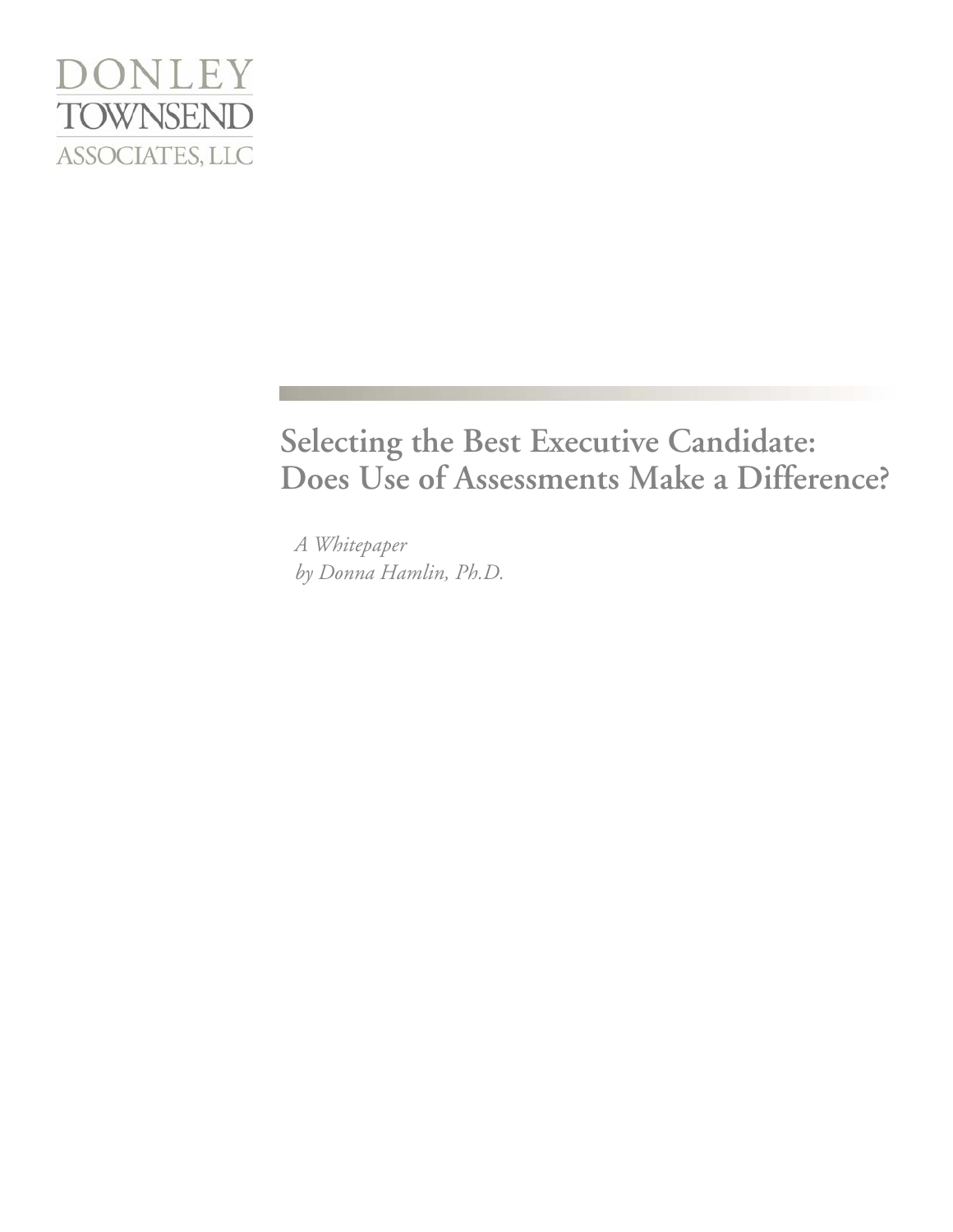## <span id="page-1-0"></span>**Contents**

| The Trend Today 1                     |
|---------------------------------------|
| Why Invest in Assessment? 1           |
| The Quality and Reliability of        |
|                                       |
| Raising the Bar for the Future  6     |
| Attributes of an Effective Assessment |
|                                       |

Executive hiring has significant consequences for any organization. If you make the right choice, performance improves, senior team leadership strengthens, fresh thinking enriches problem-solving, and team dynamics evolve and mature. If you make the wrong choice, tensions build, performance suffers, conflicting values and methods bog down performance, and turnover creates expensive disruption and morale issues.

We asked executives:

- ► Whether investing in formal assessments – diagnostic tools to measure a combination of skills and competencies, behavioral patterns, psychological attributes, cultural and position fit – is a valuable aid to making great hiring choices, and
- ► What their experience and thoughts are relative to the use of assessments, overall.

This white paper highlights insights from executives with whom we explored the trend of an emerging use of assessments as part of the screening and interview process.

# **The Trend Today**

Based on our interviews, two trends seem noteworthy:

First, today fewer companies include assessment as part of their hiring process than do not. Companies that do, tend to be larger organizations, e.g., Fidelity, Pepsi, HEB, Sun Microsystems, Sierra Pacific and

Intuit. They also tend to be progressive and deeply thoughtful about their approaches to talent acquisition and retention.

Second, managers in companies which include assessments commit rigorously to this as a key element of their hiring practice. They do not make assessment an "occasional practice" or a case-by-case decision. Assessments are considered as a valuable investment which helps executives make discerning selections about who to add to their leadership team.

## **Why Invest in Assessment?**

Executives cite six key reasons why they value their investment in executive assessment.

### **1. Interviews are not Enough**

Several executives note the impracticality of hiring an executive on so little information. "Getting married after a couple of dates doesn't make sense. It's a big commitment when you know so little about a person who can have a major impact on our business," notes Steve Wood, chief administrative officer of Sierra Pacific.

"Hiring and promotion choices are an executive's toughest challenge. Over time, the decision an executive makes flavors the business and has more to do with its success or mediocrity than any other factor,"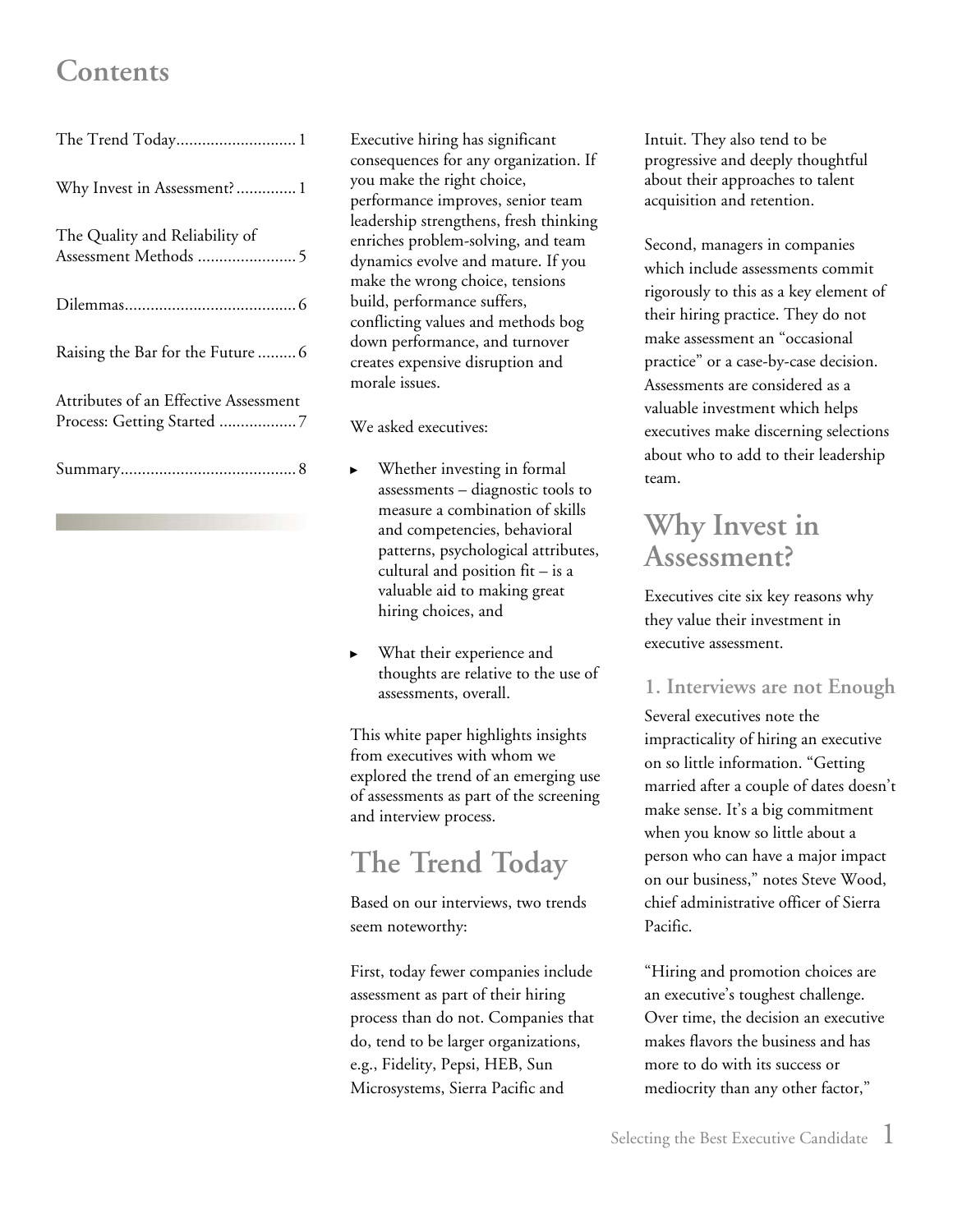considers Charles Butt, chief executive officer of HEB. "In my opinion, interviewing in America is done about 60% effectively. A hiring company tends to either reject or fall in love with a candidate too quickly. Interviewing is not done in sufficient depth and, frequently, a hiring decision is made after a couple of visits by the candidate, based on conversations with only three or four of the company's people. Frequently, I've found it takes four or five trips on the part of the candidate, with several interviews each trip, to determine if there is a fit. In my view, executive hiring can be raised to an 85% level of predictability, but only with considerable effort.

"It's desirable to get to know as much as possible about a candidate – having a meal with the person and meeting a spouse, if possible, helps. At our company, we have found professional assessments by management psychologists to be extremely helpful in assessing a candidate's suitability for our firm. It's an extremely complex subject and the opinion of a professional about the objectives of the candidate, their true personality when not in a job interview situation, and the likelihood of a long and successful tenure is enormously helpful," Butt said.

Several executives stress the importance of candor at the outset. "If the company executives don't ask

the tough questions, they will never get the answers they need. And, if the candidate fails to ask the tough questions of the company, he or she shouldn't be hired. These are decisions that vitally affect the organization and the individual's career. They deserve the very best effort on the part of both parties. Assessments help us with a view on some of the tough questions," emphasizes Butt.

### **2. Reducing Risk**

Executives share concerns about the expensive risk of making a wrong hire.

"The turnover rate of executives hired from the outside is a depressing statistic," cites Sheri Bernal, senior HR director, for Sun Microsystems' Mergers and Acquisitions Group, who reads such external research as those cited by *Harvard Business Review* and Jeffrey A. Krug.

"One of my colleagues calls this the 'trisemester theory.' Executives tend to be happy in the first trimester. Then, their enthusiasm drops off and they become unsure, thinking 'this position is more challenging than I thought.' Next, they consider their future and ask if they are really invested or are they done and need to leave.

"As a company, we are working to avoid this pattern. We want to be proactive about what will be the right fit and best use of the talents of a

**People who are bright and experienced enough to take on major responsibilities in large corporations are usually reasonably complex individuals. Figuring out who they are – in advance – and determining how they might fit into a particular company – is hard and challenging work. Using a professional person to help assess the chances of success has been extremely helpful to us for many years."** 

> **Charles Butt Chief Executive Officer HEB**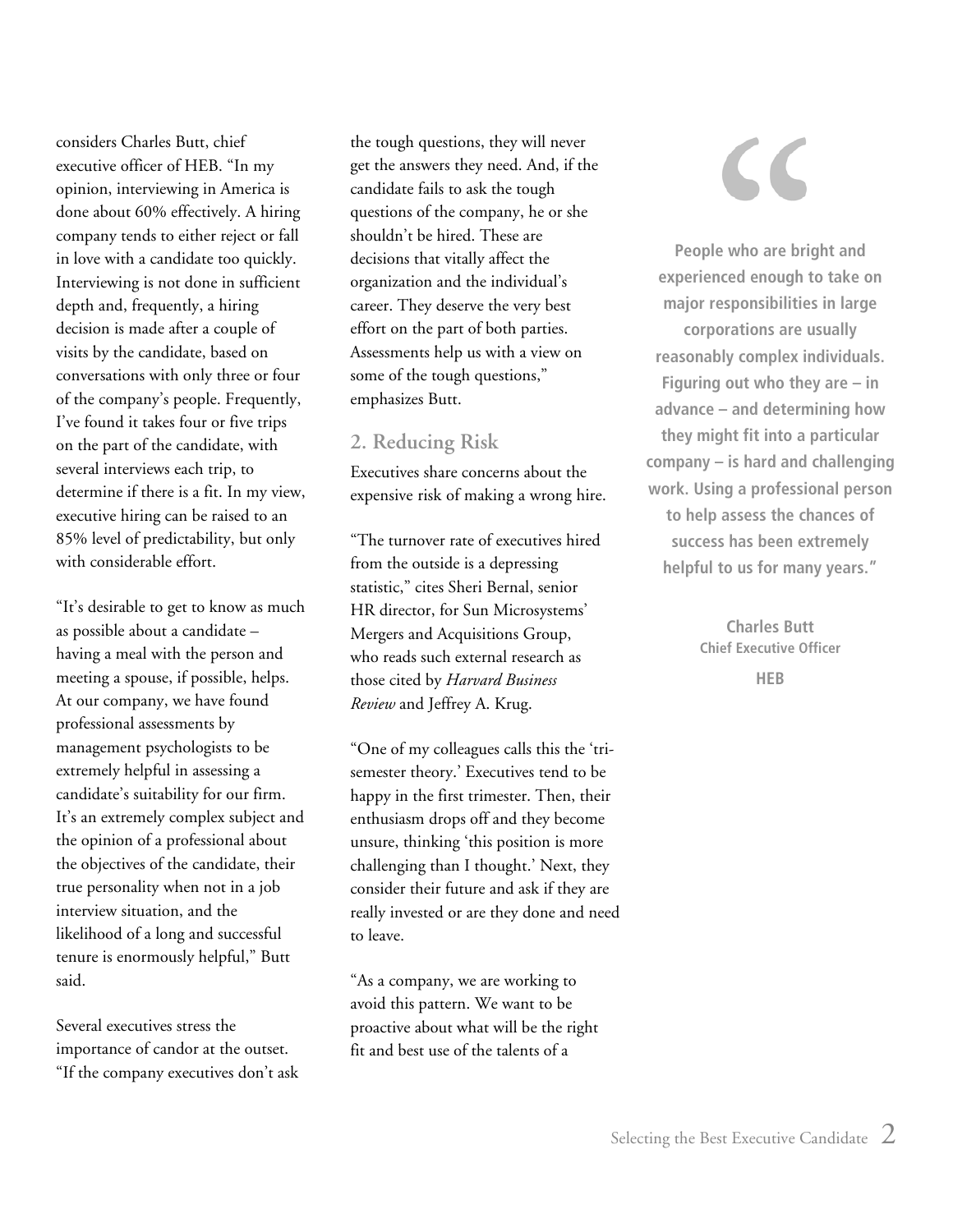person, so they will succeed with a long career with us. Assessments help us weigh what is the highest and best use of a talented executive for a successful career with us," Bernal said.

Michael McNeal, vice president of senior talent acquisition at Intuit, shares a parallel view. "I tell our team to bet their jobs on their decisions of who they hire. I want them to think about the investment it takes for a successful hire."

#### **3. Objectivity**

Another benefit executives highlight is the value of an objective view about the candidate, which assessments offer.

"We ask a professional to conduct an independent assessment of our candidates selected by our search firm, including four hours of testing and interviewing to gain an objective view of the person's intellectual capability, interpersonal characteristics, managerial skills, competencies, developmental needs and cultural fit. He then meets with the candidate to review the result and records reactions and findings in a report which we use for performance management and career action planning. This objective, outside view enriches our internal thinking," notes Wood.

Bernal agrees that objectivity helps at Sun Microsystems. "We ask our outside agency to give us an objective third-party assessment, by using a highly valid tool to profile the person on such dimensions as behavioral, emotional, social, vocations, cultural and strategic thinking patterns. The assessment provides us feedback on fit, gaps, issues and recommendations for development.

"This is invaluable, because our internal interviews provide subjective, personal observations and a sense for experience and *content* the candidate offers for the role. By contrast, our outside agency helps us look at the actual *talents* of the candidate. This helps us make more clear development plans and better choices for the candidate."

## **4. Aligning Our Internal Thinking**

A challenge many managers face is having an executive team agree about what it wants in the profile of an ideal candidate for a key position. Assessments can help a team coalesce its perspective.

"It can be challenging to get executives on the same page about what they are looking for in an individual. Assessment work helps us to focus on what values and attributes we truly want and to make sure they are common for the team. This helps us to avoid settling for candidates who clearly have the industry knowledge and experience, but may have the wrong leadership style or cultural fit for us. I try to seed our thinking about the trade-off of expertise for the insight about leadership style, cultural fit," says Bernal.

Assessment findings help stimulate this sort of internal dialog. Pushing for alignment is an important philosophy discussion to hold before weighing a candidate's fit. Does a company value pace or speed more? Does it value experimentation or quick results? An assessment profile of a candidate can show leanings which can indicate the rate at which he or she can integrate into the leadership team, based on these cultural preferences. The clearer a team is about itself and what it needs, the better it will be at selecting a strong candidate to meet those needs.

Assessment is especially helpful when the recruiting process yields several qualified candidates. Once an executive team aligns its thinking, the assessment process can prioritize which among the candidates is the strongest fit overall.

## **5. Fighting for the Best Talent**

Companies with aggressive growth strategies, increased competition and changing workforce demographics face a challenge to ensure they have enough talented leaders to support their growth. Companies feeling the effects of the "war for talent" find assessments are a valuable tool.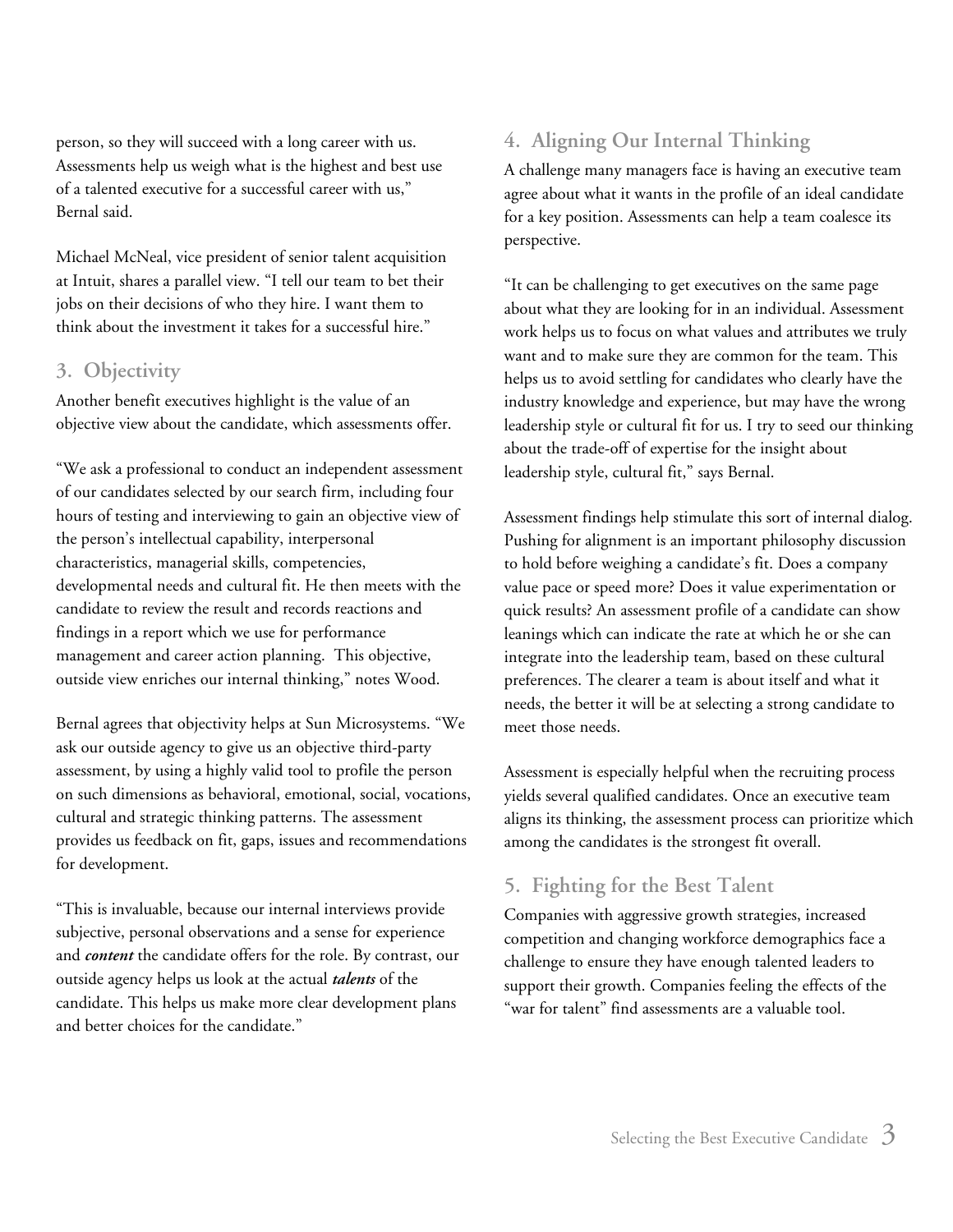"I clearly feel the 'talent war' challenge in our company. In my opinion, the use of assessments and the resulting development plans are critical tools which every company must employ to ensure they are prepared to win in this war for talent," notes Tina James, senior vice president of HR for HEB.

She confirms the use of a well-designed assessment and development planning process dramatically increases her company's ability to grow leaders – both in their current roles and to prepare them for future ones.

"We use assessments to strengthen our confidence in hiring external candidates, to validate a promotional move for an internal one, to prepare partners for a critical lateral move or to help a partner take their current "game" to the next performance level.

"Our current process includes an intensive behavioral interview, psychological and leadership style inventories, 360-degree feedback and work-related simulations, using a fictitious company. Candidates receive comprehensive feedback from this as well as guidance about how to create a successful development plan. Meeting with the prospective manager about these results is a powerful way to identify the necessary resources and to gain support to work on the development of the incoming executive.

"This helps us to put together a more targeted development plan for the

individual, and provides an objective basis for comparing and contrasting planned replacements for succession planning. An outside view often helps us consider the interests and capabilities of a candidate in ways we would not on our own. This helps us improve our overall approach to performance management," James said.

Consistently, managers suggest assessments pave the way for more "forward-thinking" about the use of talented people over time.

### **6. Deeper Insights About People, Roles and Fit**

Executives say assessments help them gain more meaningful understanding of the person, the fit of a candidate for specific roles, and open the possibilities for options that may be wiser for both the organization and the candidate. This helps them accelerate the growth rate of leaders at all levels for their companies.

"Assessments help me to ask better questions of the candidate. It is a great learning opportunity for us both. As we become more aware of a person's strengths, I develop a method to put people in optimum roles," confirms Chris Galy, talent acquisition manager at Intuit.

Using assessments early in the process also helps managers be more strategic in their research about candidates.

"We use the results from our leadership assessment profiling to

**Interviews alone are imperfect and often not accurate. They offer some information, but it takes more to get a sense of a candidate's personality, gain insights into the total person and how he or she will fit within our organization."** 

> **Steve Wood Chief Administrative Officer Sierra Pacific Resources**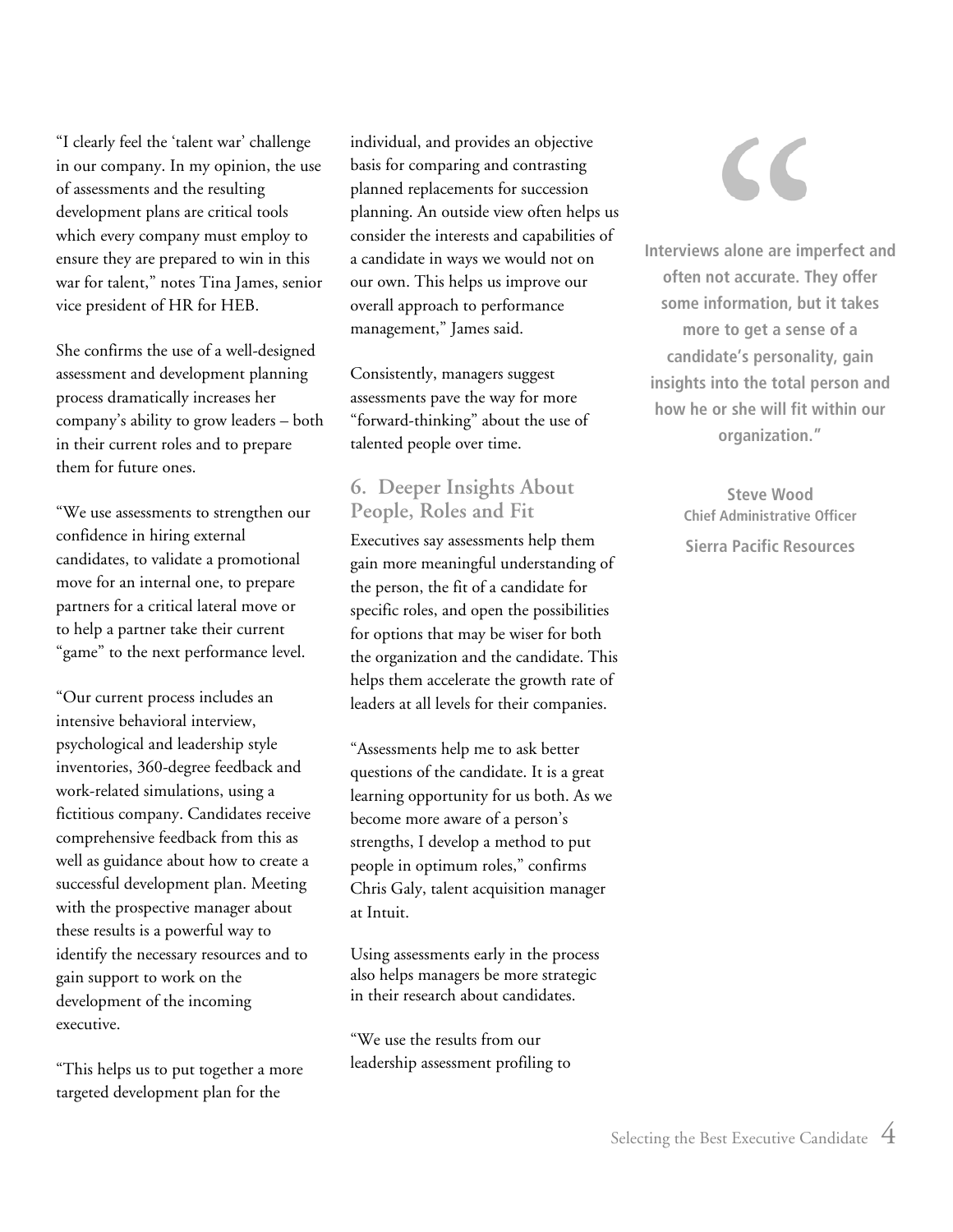<span id="page-5-0"></span>drive more strategic reference checking," notes Galy.

References are a vital work and require patience, since most names offered are purposefully inclined to be glowingly positive. Specializing questions around topics which emerge from the assessments help one to ask more penetrating questions to better understand the total person and to gain a more accurate sense of how they would operate in a new company setting.

Of even more importance is the contribution assessments can make to retention of critical executives. Economist Charles Handy predicted the now presence of "portfolio people" – talented professionals who know their strengths and are able to apply them as free agents – working for several companies during their career without allegiance to any particular one.

This is a threat for companies which understand retaining executives is key to management stability and continuity in overall corporate performance. Knowing what will engage, retain and commit them to a company is important. Assessments can help uncover the unique factors which will keep an executive highly engaged and committed for the long-term.

## **The Quality and Reliability of Assessment Methods**

To insure the investment in assessment is worthwhile, most managers stress the importance of selecting the right combination of tools and to design the best method to support their organizational needs.

Overall, people suggest the reliability and usefulness of assessment tools have improved considerably in the last few years.

"We use a battery of tests to measure intellectual capability, personal characteristics, competencies, skills and strengths. Most candidates are amazed by how accurately our

psychologist captures their profile. After they review the results, they often tell me 'Boy, did that assessor really nail me'.'" Wood said.

Shelly Begun, vice president of HR for Xilinx agrees. "We've worked with several tools and the best one I've seen is the Activity Vector Analysis. It is highly reliable and holds up under Title 7 validity standards. It provides clear insight about how to make the best use of people's skills and strengths. It helps us match people to roles, managers and teams in ways we never could do intuitively."

"It's amazing how telling and truthful these new tools are today," confirms Galy." We see the assessments and – once a person is on board – we see the very behaviors shown in the test surface."

A caveat comes from HEB's COO Bob Loeffler, however, who cautions, "In my experience, it's important for assessments to be conducted by someone with strong intuitive skills. Tests can show how smart someone is or what characteristics they have in different areas, but only a skilled and discerning person can 'feel' whether a candidate has real potential for a job. Quirks in personality, integrity, perseverance, openness to new ideas, breadth of view, optimism or pessimism may not show up in the tests used. Not everyone can assess for these things well, so it's important to find a professional with deep experience in whom you are confident."

Another issue for executives who invest aggressively in assessment is how best to establish consistent use of tools and processes.

Ed Gadsden, The Coca Cola Company vice president of global diversity mentions: "We are moving in the direction of global, consistent assessment tools and processes. We use most of the usual tools, along with competency-based assessment center activities, 360 feedback and diagnostics to evaluate conflict management and team leadership skills.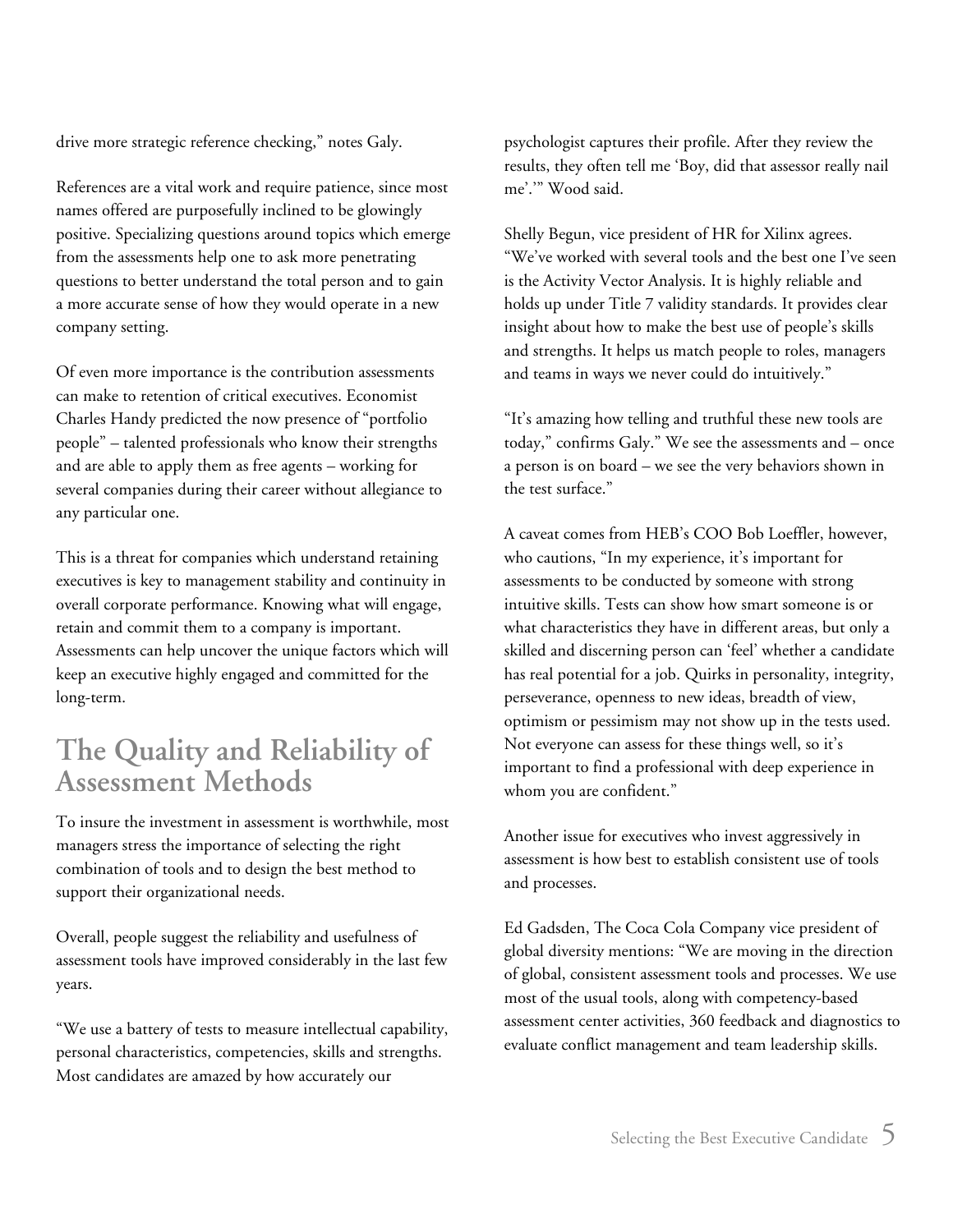<span id="page-6-0"></span>"We are now working to rein all of this in and integrate our global activity in this area so we have one consistent platform. This will improve our capability to assess uniformly across business lines, better compare talent capability and reduce costs."

## **Dilemmas**

Conducting assessments does pose challenges for companies. The first is the obvious question of the time and costs which must be factored into the interview process.

Companies either have to train and build in-house capability or select a competent consulting partner to provide these services. The latter choice still requires a professional to manage the consulting partner services. Budgets for these resources must be included in HR plans.

Galy acknowledges time can be an issue, too. "Adding assessments is a lot of work and when you are in a high pressure hiring phase, the time tradeoff can be a strain on our resources. Getting a profile for a candidate upfront in the process takes time. Yet, the value of making the best fit for a key role is worth it."

Another occasional dilemma occurs when a company team really wants to hire an individual, but the management psychologist has raised major caution flags. There is no easy answer to this, however, the manager

is ultimately responsible to make a decision about hiring the candidate or not. In this case, he or she is able to make an informed decision with "eyes wide open."

"If this conflict occurs repeatedly and management turns out to be right, then one should get a new management psychologist," suggests one CEO. "If the management psychologist turns out to be right, then the executive likely needs to move into a role that doesn't involve hiring and talent selection."

## **Raising the Bar for the Future**

The early work in the ability to predict the best candidates started with studies of naval submarine officers. The Navy observed that officers – with similar experience and academic pedigree – performed at different levels of competency under stressful, emergency situations. This launched the work to identify which competencies successfully performing officers demonstrated and differentiated them from their less effective peers.

Competency modeling and assessments have matured since this early research and now provide helpful information about candidates, how to develop peoples' capabilities, how to leverage peoples' strengths and talents and to guide strategic succession planning.

**Assessments help us objectively to think beyond the immediate need we have. We can proactively aim a candidate toward a career plan that goes beyond the role we are considering for them in the moment."** 

**Sheri Bernal Senior Human Resources Director** 

**Sun Microsystems**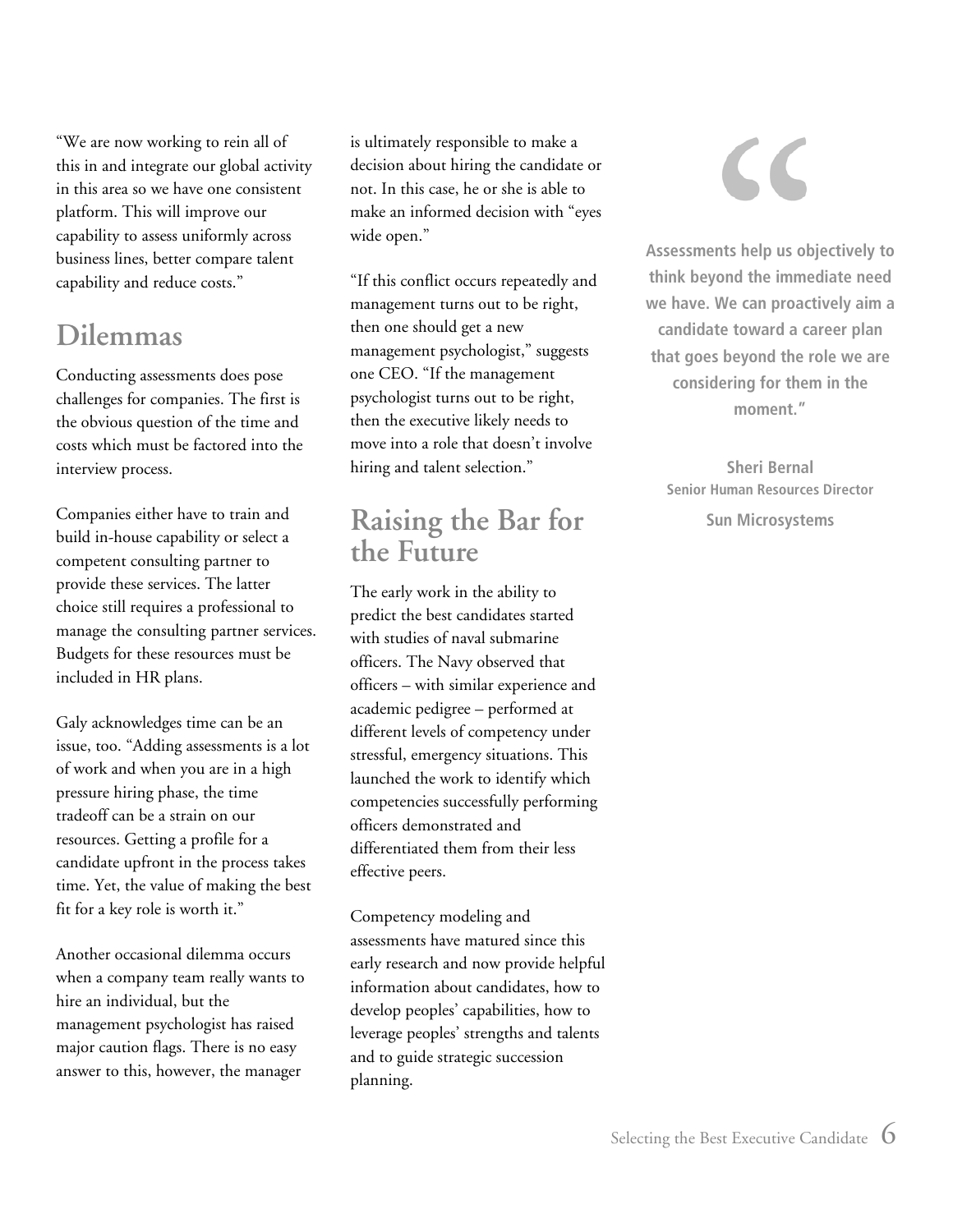<span id="page-7-0"></span>"It's an important question to ask how to monetize the value of understanding of a candidate more deeply" comments McNeal. "Clearly, we see value in our ability to place candidates in optimum roles. We know we aren't trying to cure cancer, but – if we can get close on our ability to predict fit and success for a person – it improves our overall performance. It certainly makes our recruiting and talent development efforts more effective.

"Yet, if there was a generic set of factors for a type of role common to many companies, the work would be more reliable. Since company cultures and strategies differ, assessment still is a customized effort. For example, there is profiling data to answer the question 'What makes a great software engineer?' We have to customize this for our company culture.

"What would be really helpful is if the science of assessment evolves so we can create a predictive scale for *groups* of employees. For instance, what if we could predict if software engineers in India will succeed if we transfer them to the Bay Area?" McNeal said.

Since the work demographic patterns are changing, assessments will need to evolve as well. Today's generation of employees will have an average of five jobs in their career – most likely with more than two employers. Companies will need to think about assessing people's readiness for change,

flexibility and ease with experimentation as factors for success. New tools to evaluate such factors will need to emerge to guide executives in their hiring decisions.

As the talent war goes global, companies will create more ambitious programs to handle the challenge of drawing brains and competence from many countries. The tools to help them assess the complex factors for selection of executives for critical roles will become more valuable.

## **Attributes of an Effective Assessment Process: Getting Started**

Managers who have not used assessment in their recruiting process can benefit from a few guidelines. At Donley Townsend Associates, we recommend five strategic actions before beginning.

*Insure the senior executive team defines the depth of use that is best for the organization.* This is a management philosophy and priority question for the executive team. Companies like Google commit to assessment testing at most levels of the organization.

Many of our clients conduct assessments for vice presidents and above, as their focus is on the leadership and cultural fit of managers

**One of my key priorities is to accelerate the growth of leaders in my company. I believe a leader's potential is based on four critical elements: their capacity, their aspiration, their commitment and their character. We use assessments as one data point in determining a leader's overall potential and to build an action plan to support the leader's development to their fullest potential."** 

> **Tina James Senior Vice President of Human Resources**

> > **HEB**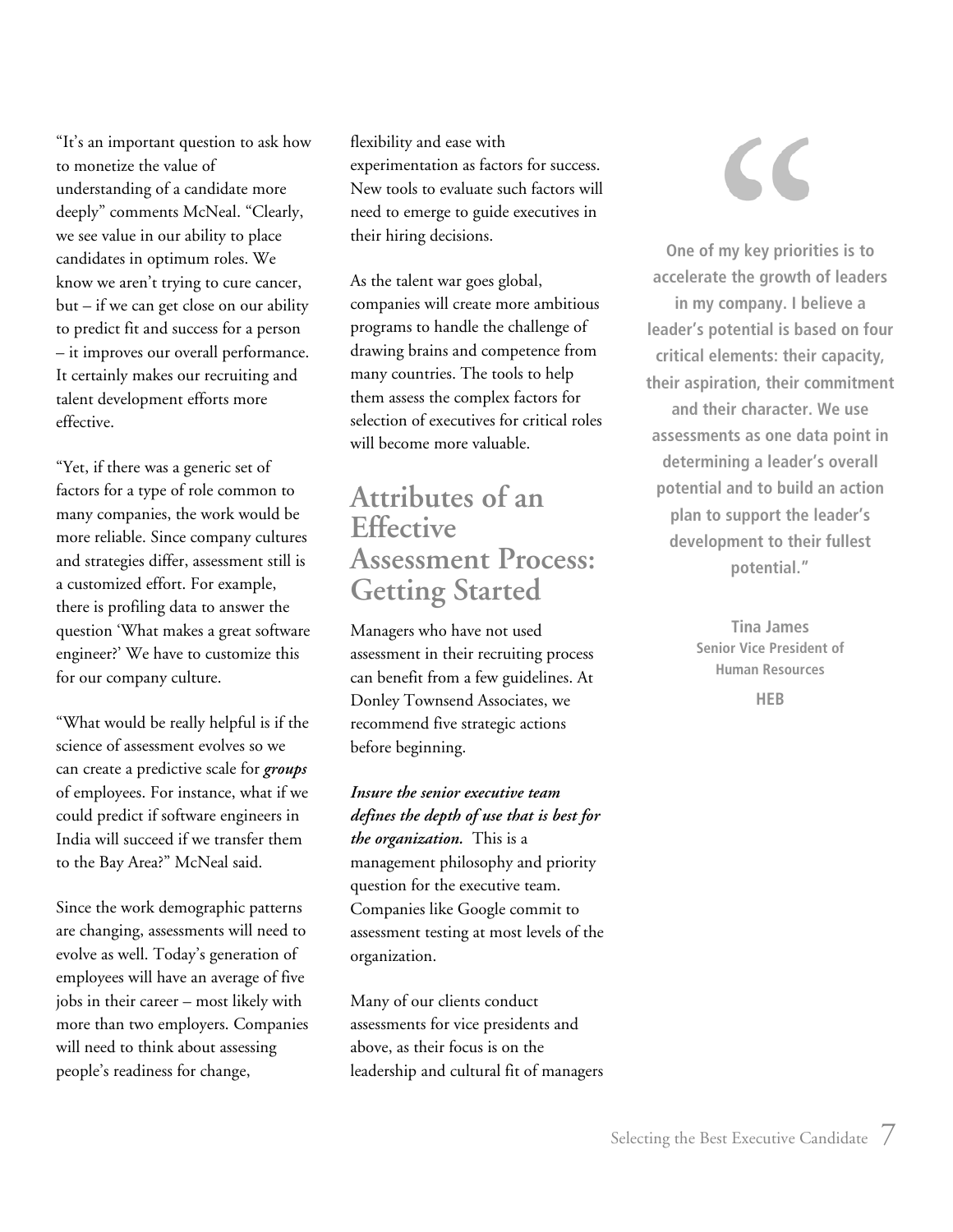<span id="page-8-0"></span>who have considerable influence on the company. There is no right or wrong decision about how inclusive to be.

Selecting the level at which you wish to understand and support the development of a candidate will help you design the type and amount of resources required.

*Choose a qualified resource to conduct assessments.* Confirm an assessor is certified and credentialed to interpret the tests you employ. Most assessment tools are offered by companies which require users to be trained and certified. Alternatively, you may source a psychologist to conduct assessments.

It is more valuable to find a trained professional who has in-depth experience working with corporations and who understands business well. Professionals can offer more valuable insights about how to shape an ideal role, develop the candidate and coach a hiring manager on how to leverage the person's strengths. Ideally, a professional who knows your company culture and your business offer the most value. The deeper the understanding the professional has of your business and your executive capability, the more "intuitive" he or she can be about a candidate's fit and long-term success.

*Evaluate and select the best combination of assessment instruments to meet your organizational needs.*

The variety and range of assessment tools and methods is growing. Work with a professional to choose the right mix of diagnostics to provide the content you need. For example, there are tools to help you with cognitive skills, leadership style, thinking style, competencies, strengths, orientation to tasks, intercultural fit and styles of learning.

Make sure the tools you use are reliable and are supportable by government requirements, such as Title 7 in the United States. Typically, we use a mix of two-to-three highly reliable tools to insure our data has internal consistency on a few select items.

*Communicate the purpose and value of assessment to managers and employees.* Introducing assessments into the recruiting process requires that hiring managers understand and support the value and benefits they receive in helping them with their hiring decisions.

Educating managers and employees about the confidentiality of the data and the value of it to help successfully develop people's careers is key to successful use of assessment processes.

*Establish a budget for assessments.* Costs for tools and professional assessors vary. For example, diagnostic tools can range from \$20-\$400 per tool. Most tools can be completed online, which makes the process cost-effective and efficient for both the candidate and the organization.

Volume discounts for assessment tools are available. It is also possible to explore rates for a professional assessor's time, based on the volume of work. On average, it is realistic to expect the cost for assessment time and tool use to range between \$1000- \$2000 per executive candidate.

This initial assessment often serves as the basis on which a person's development plan and coaching is shaped. It is wise to consider what budget is necessary for any coaching to assimilate a new executive or to accelerate the person's success in the new role.

## **Summary**

Assessment is an emerging, valuable part of the process for identifying the best talent for an organization. Trusting The Economist's Adrian Woolridge's, comment "Talent has become the world's most sought-after commodity" rings true, companies will increasingly benefit from their use of well-crafted assessment methods to select the highest quality people they can.